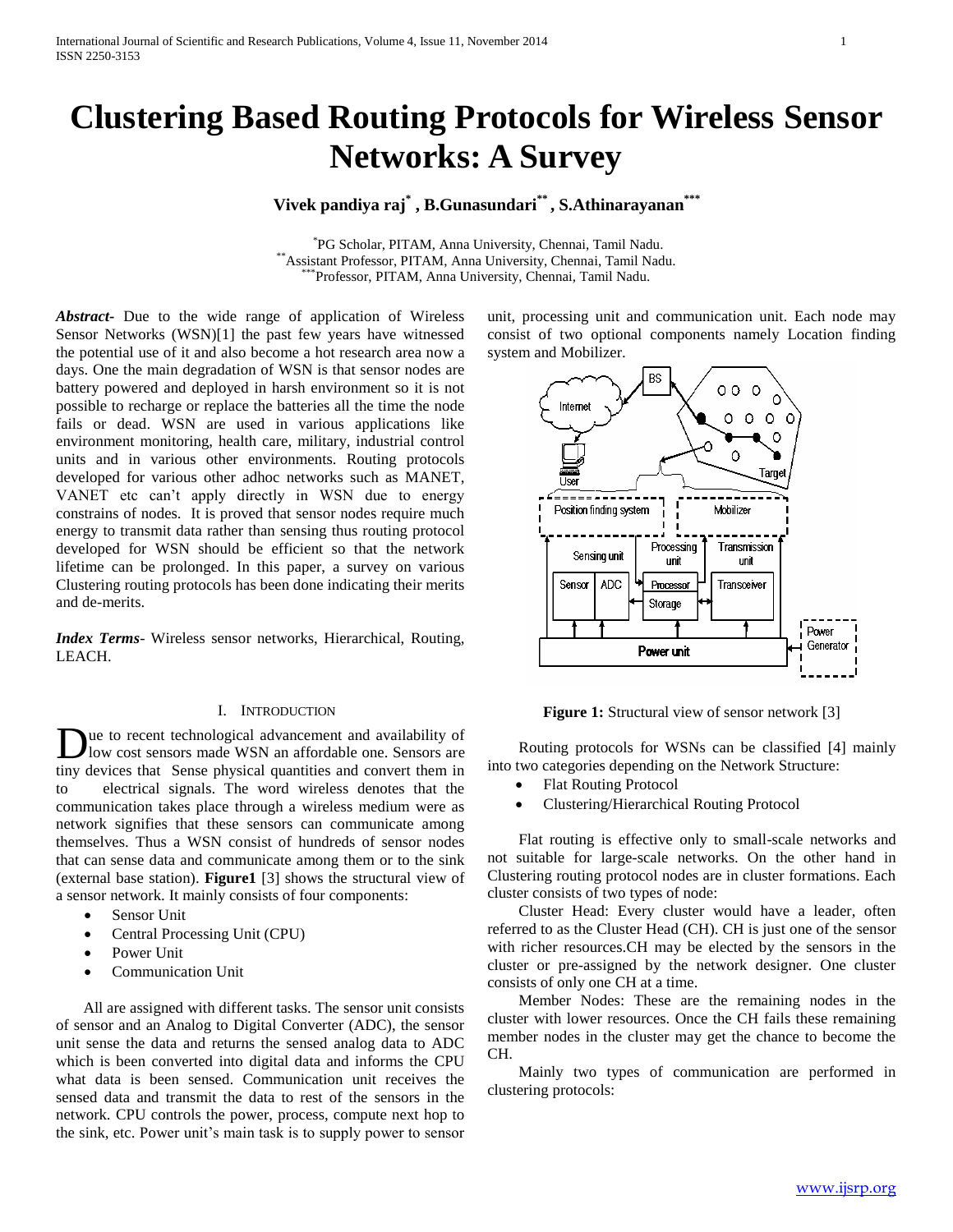- INTER-CLUSTER: The communication which takes among the clusters.
- INTRA-CLUSTER:The communication among the nodes present in the clusters.

 The remaining of the paper is organized as follows: section 2 outlines the advantages of Clustering routing protocol. Section 3 provides an overview of various Clustering routing protocols. Section 4 summarizes the clustering protocols. Finally, section 5 concludes the paper.

#### II. ADVANTAGES OF CLUSTERING ROUTING PROTOCOL.

 Routing in WSN consist various challenging issues such as power supply, scalability, processing capability, transmission bandwidth, global address, frequent topology changes, data aggregation, data redundancy, etc.

 Clustering routing protocols try to overcome few of these challenges some of them are listed below:

- **Load Balancing**: Load balancing can be done by even distribution of nodes in the cluster and the data fusion at the cluster head before inter-cluster transmission. CH is responsible for load balancing within the cluster.
- **Fault Tolerance**: In WSN nodes are deployed in harsh environment and thus nodes are usually exposed to risk of malfunction and damage. Tolerating the failure of nodes or CH is necessary in such conditions. Whenever a CH fails re-electing of CH will not be efficient rather than we can assign a backup CH. Rotating the role of CH among the nodes in the cluster is also a solution for CH failure.
- **Data Processing:** Data redundancy can be reduced by aggregating the packets send by various nodes in the cluster to the CH. Thus various redundant data can be removed during this process.
- **Energy Efficient:** Data aggregation at CH reduces data transmission and thus saves energy. Whereas intercluster communication helps in less energy consumption.
- **Robust:** WSN like wired network doesn't have any fixed topology thus addition of new node, node mobility, node failure, etc has to be maintained by the individual cluster not by the entire network. CHs rotate among the entire sensors node to avoid single point of failure.
- **Network Lifetime:** Clustering routing protocol helps in energy-efficient routing thus the overall network lifetime is increased.

#### III. CLUSTERING PROTOCOLS FOR WSN

### **3.1 ENERGY EFFICIENT HIERARCHICAL CLUSTERING (EEHC):**

 It is a distributed, randomized clustering algorithm for WSNs. EEHC [5] is based on two stages

 **Initial**: In the initial stage, each node announces itself as a CH with probability *p* to the neighboring nodes within the communication range. These announcements are done by direct communication or by forwarding. These CHs are named as the *volunteer* CHs. The nodes which receives the announcement and is not itself a CH becomes the member of the cluster. The node which doesn't received the announcements within a time interval *t* that is calculated based on the duration for a packet to reach a node becomes a *forced* CH.

 **Extended**: Multi-level clustering is performed in this stage. CHs at the level-1 transmit aggregated data to the level-2 CHs and so on. At the top level CHs transmit the aggregated data to the base station.

## **3.2 LOW ENERGY ADAPTIVE CLUSTERING HIERARCHY (LEACH):**

 LEACH [6] [7] is one of most popular clustering algorithm for WSN. It forms the cluster based on the received signal strength and uses the CH nodes as routers to communicate with the sink. Cluster formation in LEACH is done using a distributed algorithm, where each node makes decision without any centralized control.

 The operation of LEACH is divided into two phases namely:

 **Setup Phase**: It is an advertisement phase in which nodes uses CSMA MAC protocol to advertise their status, CSMA MAC protocols main task is to prevent two advertisement messages from colliding with each other. Thus, all non-cluster head nodes must keep their receiver ON during the setup phase to receive the message. Initially a node decides to a CH with a probability *p* and broadcasts its decision. Each non-CH node determines its cluster by choosing the CH that can be reached using the least energy. CH is been rotated periodically among the nodes of the cluster to balance load. The rotation is performed by getting each node to choose a random number "T" between 0 and 1. A node becomes the CH for the current round if the number is less than the following threshold:

$$
T(n) = \begin{cases} \frac{p}{(1-p\left(r-mod\left(\frac{1}{p}\right)\right))} & , if \ n \in G \\ 0 & , otherwise \end{cases}
$$

Where  $p$  is the desire percentage of the CH nodes in the sensor population, *r* is the current round number, and *G* is the set of nodes that have not been CHs in the last 1/p rounds.

 **Steady-State Phase**: Once the network is divided into clusters, CH uses TDMA schedule for its sensors to send the data. Data sent by the nodes in the cluster is aggregated at the CH and compresses the aggregated data before sending it to the sink. After the compression of data is done it is been send to the sink. Though LEACH is an energy-efficient routing protocol still it has some drawbacks:

 It is only suitable for small networks and suitable for network deployed in large area.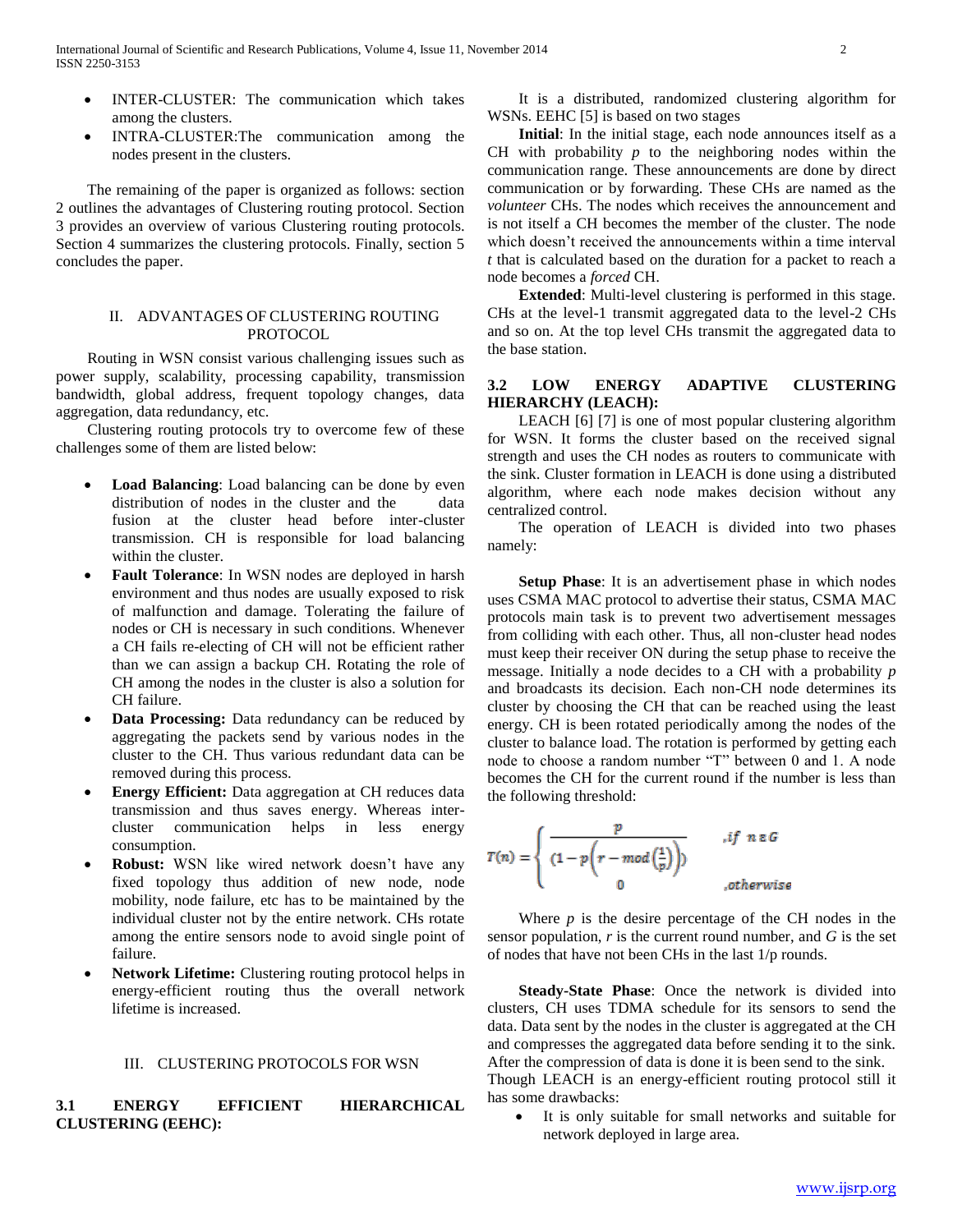- TDMA schedule wastes the bandwidth because some nodes might not have data to send.
- Large amount of energy is wasted if the CH is located away from the sink.
- If the CH fails due to some reason between the processes the whole process has to be repeated again which leads to wastage of energy.

#### **3.3 LEACH-CENTRALIZED (LEACH-C)**:

 It is a centralized clustering algorithm developed as an improvement over LEACH. In LEACH-C [8] [9] [10] the nodes in the network sends their location and energy information to the base station. Location information may be sent using some location identifying devices imported on the sensors like GPS etc. On the basis of this information the base station forms clusters, select CH and the members of clusters. In this way the setup phase is completed. The steady-state phase is same as that of LEACH. It is costlier due to the use of location finding devices and less reliable due to single point of failure.

#### **3.4 HYBRID ENERGY-EFFICIENR DISTRIBUTED CLUSTERING (HEED):**

 It is a distributed clustering algorithm developed as an improvement over LEACH. The enhancement is done in the CH selection method. HEED [11] selects CH on the basis of energy as well as communication cost. In HEED, each node is mapped to exactly one cluster. It is divided into three phases:

**Initialization Phase**: Each sensor node sets the probability  $C_{\text{prob}}$ of becoming a CH as follows:

$$
CH_{prob} = C_{prob} \cdot \frac{E_{residual}}{E_{max}}
$$

Where  $C_{\text{prob}}$  is the initial percentage of CH required in the network,  $E_{residual}$  is the current energy of the node and  $E_{max}$  is the maximum energy of the fully charged battery.

 **Repetition Phase**: This is an iterative phase in which each node repeats the same process until it find a CH to which it can transmit with least cost. If any node finds no such CH, the elects itself to be a CH and sends the announcement message to its neighbors. Initially sensor node become *tentative* CH, it changes its status later if it finds a lower cost CH. The sensor node becomes permanent CH if its CH<sub>prob</sub> has reached 1.

 **Finalization Phase**: In this phase nodes either picks the least cost CH or itself becomes a CH.

Though it is an improvement over LEACH still it has some disadvantages like more CH are generated than expected and it is not aware of heterogeneity.

## **3.5 THERSHOLD SENSITIVE ENERGY-EFFICIENT SENSOR NETWORK PROTOCOL (TEEN):**

 TEEN [12] is a clustering routing protocol, which groups nodes into cluster with each led by a CH. Once the cluster is formed CH broadcast two types of threshold values to the nodes

in the cluster namely *hard threshold value* and *soft threshold value.* The parameters in the attribute set of the node reaches its *hard threshold value*, the node switches on its transmitter and sends its data if the sensed attribute is greater than the *head threshold*, and the current value of the sensed attribute differs from sensed value by an amount equal to or greater than the *soft threshold.*

 The main drawback of TEEN is that if the threshold values are not reached, the node will never communicate. And not even come to know if the entire nodes are alive or dead.

## **3.6 ADAPTIVE PERIODIC THRESHOLD SENSITIVE ENERGY EFFICIENT SENSOR NETWORK PROTOCOL (APTEEN):**

 APTEEN is an improvement over TEEN. APTEEN [13] is a clustering routing protocol that allows its nodes to send the sensed data periodically and react to any sudden changes in the value of the sensed data by reporting it to the CHs. Architecture of APTEEN is similar to that of TEEN.

APTEEN supports three types of queries namely:

**Historic Query**: To analyze past data value.

**One Time Query**: To view the whole network.

**Persistent Query**: To monitor an event for a period of time.

APTEEN guarantees energy efficiency and larger number of sensor alive.

## **3.7 ENERGY EFFICIENT INTER-CLUSTER COORDINATION PROTOCOL (EEICCP):**

 EEICCP [14] is a clustering routing protocol. In existing protocols CH send data directly to the sink, it is found that direct transmission dissipates lots of energy. EEICCP proposes a multi hop approach for the CHs to transmit data. It consists of two phases:

 **Election Phase**: In this phase layers of clusters have been formed so there is always one cluster coordinator for every lowest cluster. The division of cluster is done from top to bottom. EEICCP starts the election phase in which CH are elected on the basis of received signal strength (RSS). Number of clusters is fixed. Then the CHs elects the cluster coordinator, cluster id is assigned to both CH as well as the coordinator. The id is transmitted to each node in the cluster by advertisement message.

 **Transmission Phase**: In this phase data is collected by the CH of the cluster which has data to send and in next iteration the data is passed to the base station with the help of the cluster coordinators. The path for data transmission is set with the help of the cluster coordinators ids.

 EEICCP [14] shows remarkable improvement over LEACH and HCR protocol in terms of reliability and stability.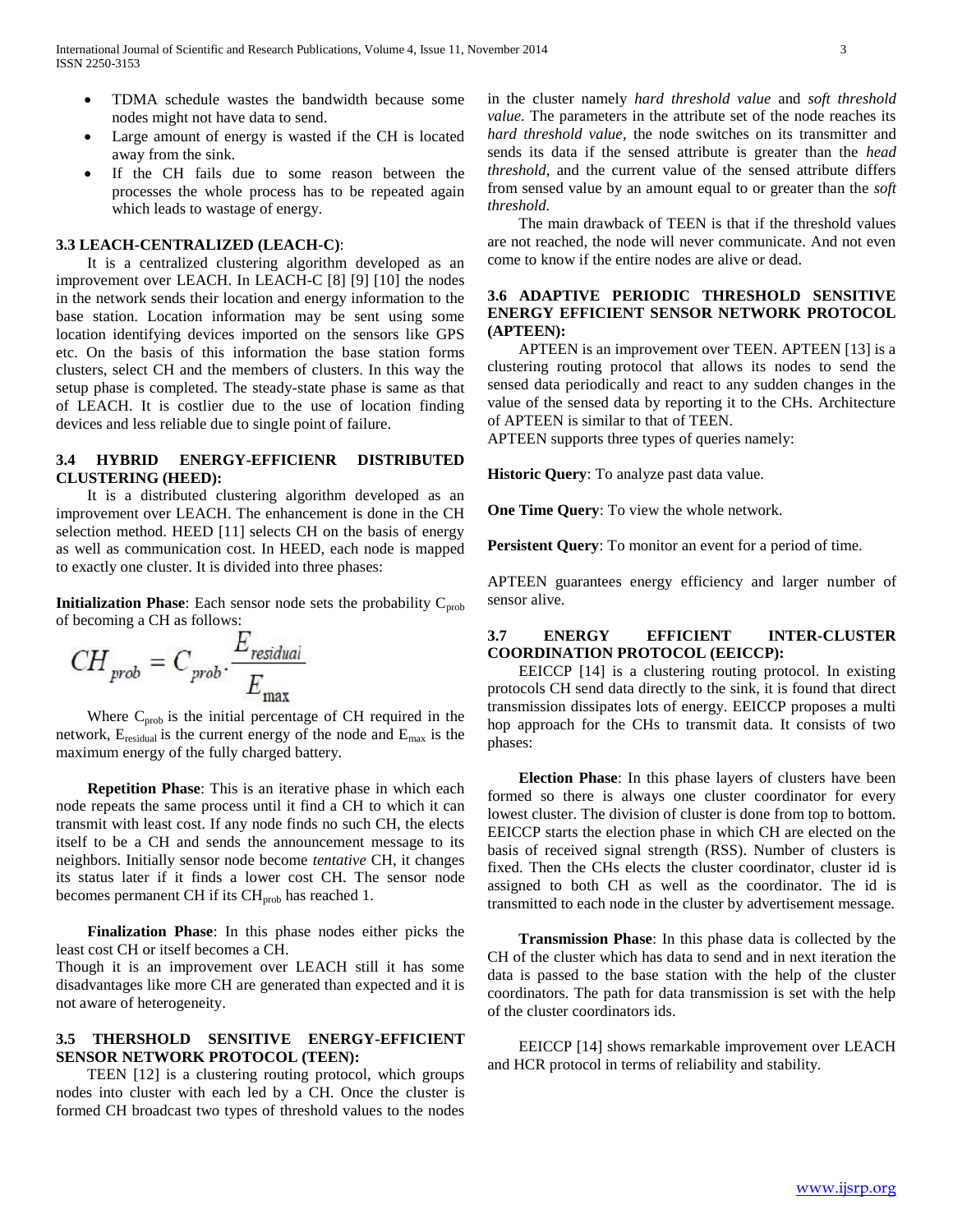## IV. COMPARISSION OF ROUTING PROTOCOLS

| <b>ROUTING</b><br><b>PROTOCOLS</b> | <b>CLUSTER</b><br><b>STABILITY</b> | <b>ENERGY</b><br><b>EFFICIENCY</b> | <b>NODE DEPLOYMENT</b><br>(RANDOM/UNIFORM) | <b>MULTIPATH</b> | <b>SCALABILITY</b> |
|------------------------------------|------------------------------------|------------------------------------|--------------------------------------------|------------------|--------------------|
| <b>EEHC</b>                        | <b>MEDIUM</b>                      | <b>POOR</b>                        | <b>RANDOM</b>                              | <b>NO</b>        | <b>LIMITED</b>     |
| <b>LEACH</b>                       | <b>MEDIUM</b>                      | <b>POOR</b>                        | <b>RANDOM</b>                              | NO <sub>1</sub>  | <b>LIMITED</b>     |
| <b>LEACH-C</b>                     | <b>MEDIUM</b>                      | <b>MEDIUM</b>                      | <b>RANDOM</b>                              | <b>NO</b>        | <b>LIMITED</b>     |
| <b>HEED</b>                        | <b>HIGH</b>                        | <b>MEDIUM</b>                      | <b>RANDOM</b>                              | <b>YES</b>       | <b>LIMITED</b>     |
| <b>TEEN</b>                        | <b>HIGH</b>                        | <b>VERY HIGH</b>                   | <b>RANDOM</b>                              | <b>NO</b>        | <b>GOOD</b>        |
| <b>APTEEN</b>                      | <b>HIGH</b>                        | <b>HIGH</b>                        | <b>RANDOM</b>                              | N <sub>O</sub>   | <b>GOOD</b>        |
| <b>EEICCP</b>                      | <b>MEDIUM</b>                      | <b>HIGH</b>                        | <b>RANDOM</b>                              | <b>YES</b>       | <b>LIMITED</b>     |

**Table 1:** Comparison of clustering based routing protocols in wireless sensor networks